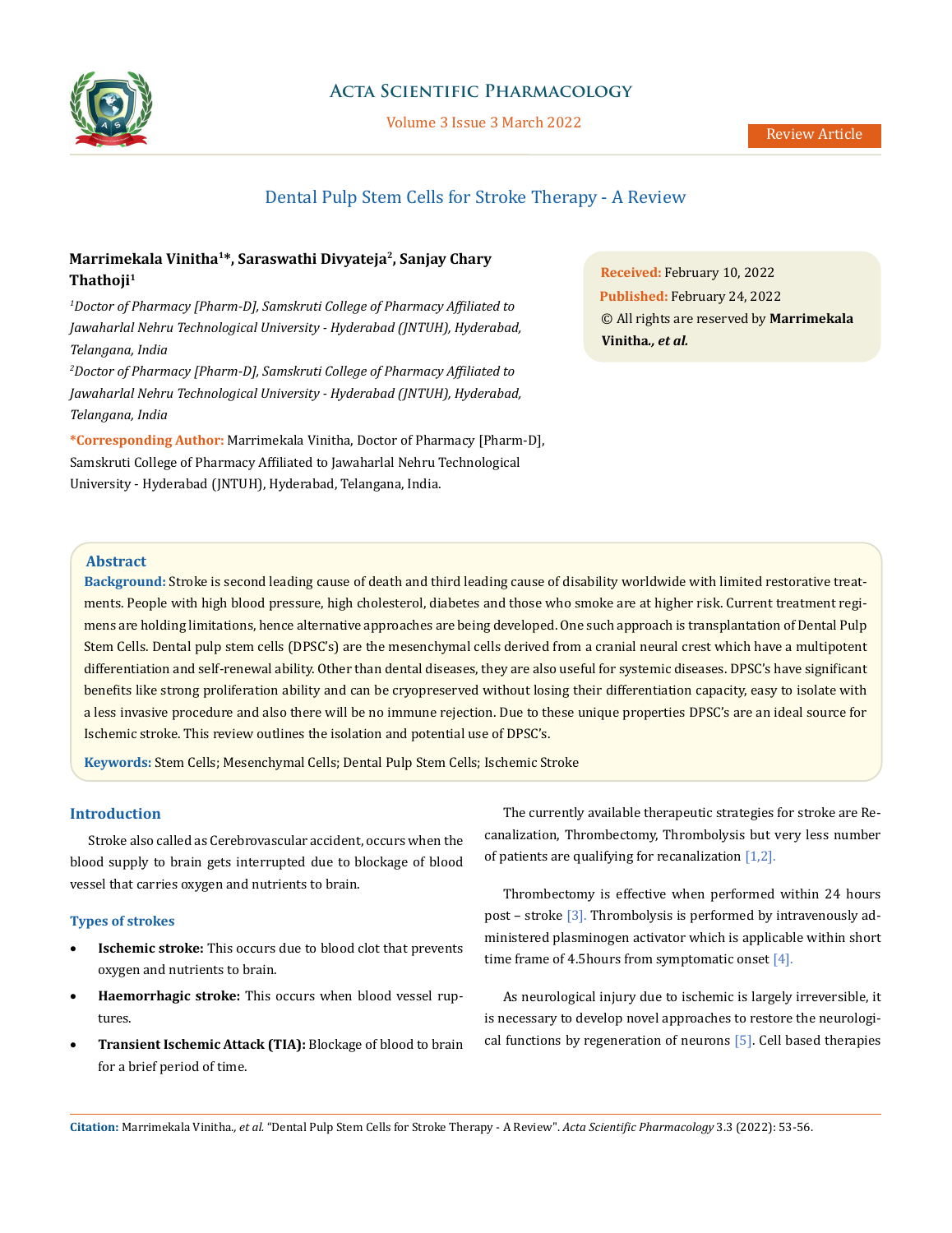shows a therapeutic effect in patients affected by stroke and other neurological diseases. Extensive studies have suggested that DP-SC's are promising therapeutic option for ischemic stroke due to their strong proliferation ability [6].

#### **Dental pulp stem cells**

DPSC's are stem cells present in dental pulp derived from a cranial neural crest lineage. They have 30% higher re-generative potential than bone marrow-derived mesenchymal stem cells  $[7,8]$ . Worldwide many new protocols were evaluated for isolation of DPSC's for therapeutic purposes [9]. Granthos., *et al.* were the first to isolate DPSC's in 2000  $[10]$ .



**Figure 1:** Isolation and culture of dental pulp mesenchymal stem cells [11].

#### **Properties of DPSC's**

- **Multipotency**
- Self-renewal capacity.
- In vivo tissue regeneration capacity.
- • High proliferation activity.
- **Immunomodulation**
- Expression of cell -surface markers.

#### **Isolation of DPSC's**

#### **Materials**

Culture medium: - Alpha - minimum essential medium supplemented with 10% Foetal Bovine Serum, 100 U/ml Penicillin - G, 100mg/ml Streptomycin, 0.25 mg/ml Fungizone. Phosphate -Buffered saline [PBS], Collagenase Type - 1 = 3 mg/ ml, + Dispase - 4 mg/ml, Tissue culture dishes/flasks, 70 μM cell strainer, Sterilized dental fissure bar on a high-speed hand piece, Forceps, Tweezer, Scalpel handle and a Blade.

#### **Procedure**

The isolation procedure is done under sterile condition, working with a biosafety laminar flow hood. The freshly extracted tooth is cleaned with PBS.

The surface debris and periodontal ligament were removed using a scalpel blade. The tooth is slowly cut at the Cemento-Enamel junction using a sterile fissure bur to reveal the pulp chamber.

The contact point of the bur needs to be constantly irrigated with PBS to prevent over heating of Dental tissue. Pulp tissue is tenderly isolated from the crown and root and cut into little pieces with the guide of Scalpel cutting edge.

The small pieces of pulp tissue are transferred into enzyme solution and digested for 1 hr at 37°C then the cells are passed through 70 μM strainer to obtain single cell suspensions.

Single cell suspensions are centrifuged at 1200 rpm for 5 min at room temperature. Supernatants are carefully pipetted off and the pellet is re-suspended in 1 ml medium.

The residual enzyme solution is washed out by Centrifuging and removing the supernatant.

Single cell suspension of DPSC's are seeded on to  $25 \text{ cm}^2$  culture flask with culture medium and then incubated at 37°C in 5% CO<sub>2</sub>. The culture medium is changed every 3 days and cells are sub-cultured at 70% confluence.

Colonies of DPSC's can be seen after 10 to 14 days. After isolation, the cells need to be examined for their sternness.

This is done by confirming the expression of mesenchymal Phenotypic markers such as STRO -1, CD 73, CD90 and CD 105 and negative expression of hematopoietic markers such as CD45.

Further multipotent differentiation ability of cells needs to be confirmed by Adipogenic, Osteogenic and Neurogenic induction [12,13].

54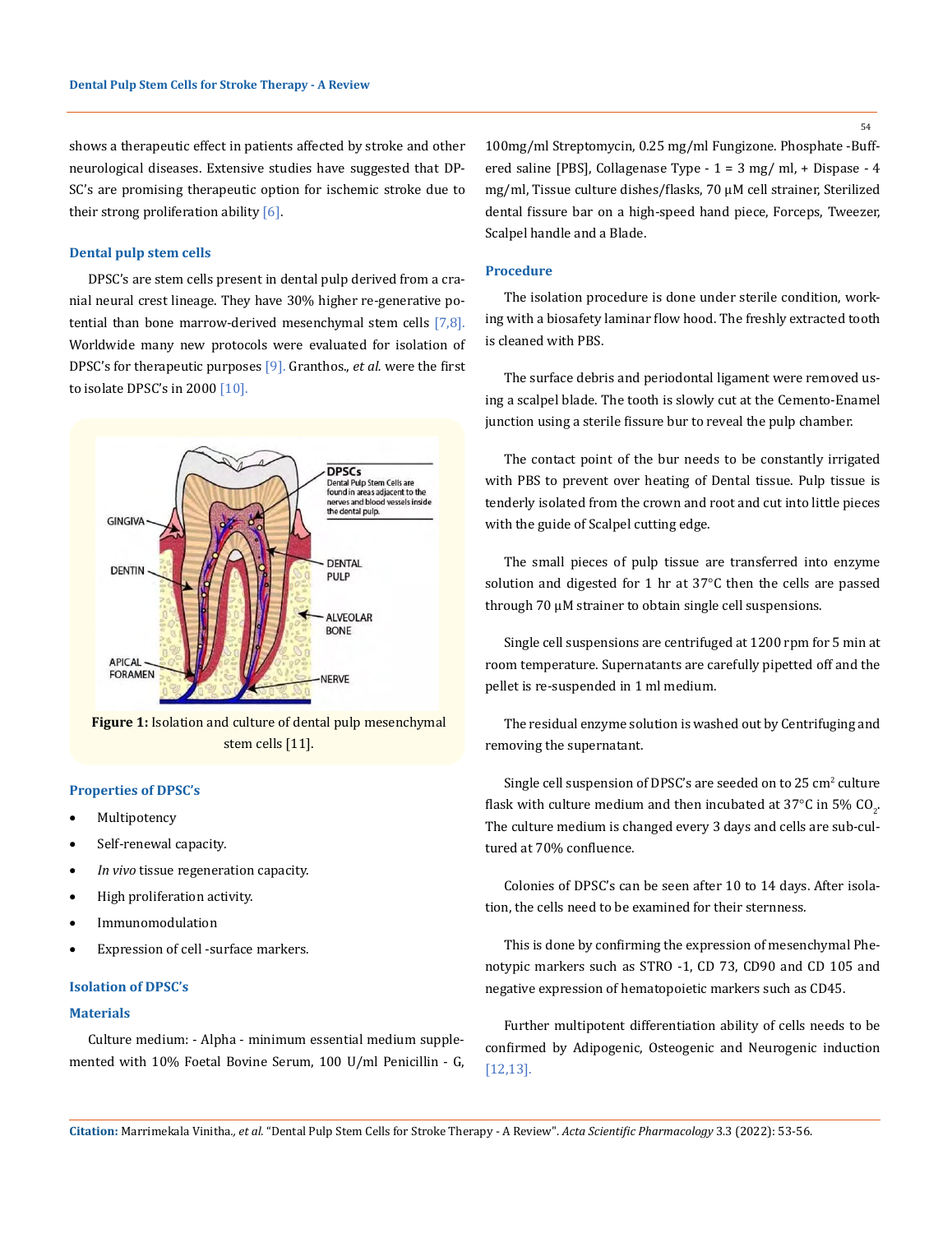

Cell colonies on the culture plate



Magnified view of a colony **Figure 2**

#### **Intra cerebral transplant of DPSC's**

Several studies have provided evidence that dental pulp stem cell transplantation have therapeutic effect in stroke  $[14]$ . Recent study has demonstrated that transplantation of CD31<sup>-</sup>/CD146<sup>-</sup> Side population stem cells promote vasculogenesis and neurogenesis in an induced peri-infarct area and accelerated the functional recovery after transient middle cerebral artery occlusion [TMLAO] in adult male Sprague-Dawley rats [15].

The neurological functional improvement was observed in rodents at 3 and 4 weeks after induced stroke in which DPSC's are transplanted intracerebrally. 2.3% of originally transplanted DP-SC's had survived in rodent brain. These surviving DPSC's were differentiated into astrocytes and neurons in post ischemic brain [16].

This targeted migration of transplanted cells towards the ischemic border zone is mediated by SDF1 gradient  $[17]$ . These studies provided the first pre-clinical support for the use of DPSC's in stroke therapy.

Other studies have suggested that due to the capacity of DPSC's to release neurotropic factor (Sugiyama., *et al*.) and anti - inflammatory molecule (Yamagata., *et al*.), they show neuro-protective effect.

#### **Possible mechanisms**

DPSC's have the potential in enhancing neurogenesis. Previous studies have suggested that the integration of neuronally pre-differentiated Human Dental Pulp Stem cells in to brain [18,19].

Similarly, studies showed the migration of grafted DPSC's to infarct boundary zones and their differentiation to neurons and astrocytes in rat. DPSC's also have been shown to exert immunemodulatory properties by inhibition of T-lymphocyte proliferation [20].

#### **Limitations**

Though DPSC's have higher proliferation rate, to acquire enough cells from isolation it takes months [21]. In spite of the fact that these pre-clinical examinations have demonstrated with respect to restorative capacities of DPSC's, constrained clinical preliminaries have been distributed. Therefore, to verify the therapeutic ability of DPSC's, large-scale clinical trials should be conducted.

#### **Conclusion**

As shown in this review, previous studies have indicated that DPSC's are useful in promoting neurological functional improvement in Ischemic stroke and is very powerful tool in regenerative medicine. However, to understand the significance of DPSC's markedly and mechanisms underlying the therapeutic effects of DPSC's it requires further research.

55